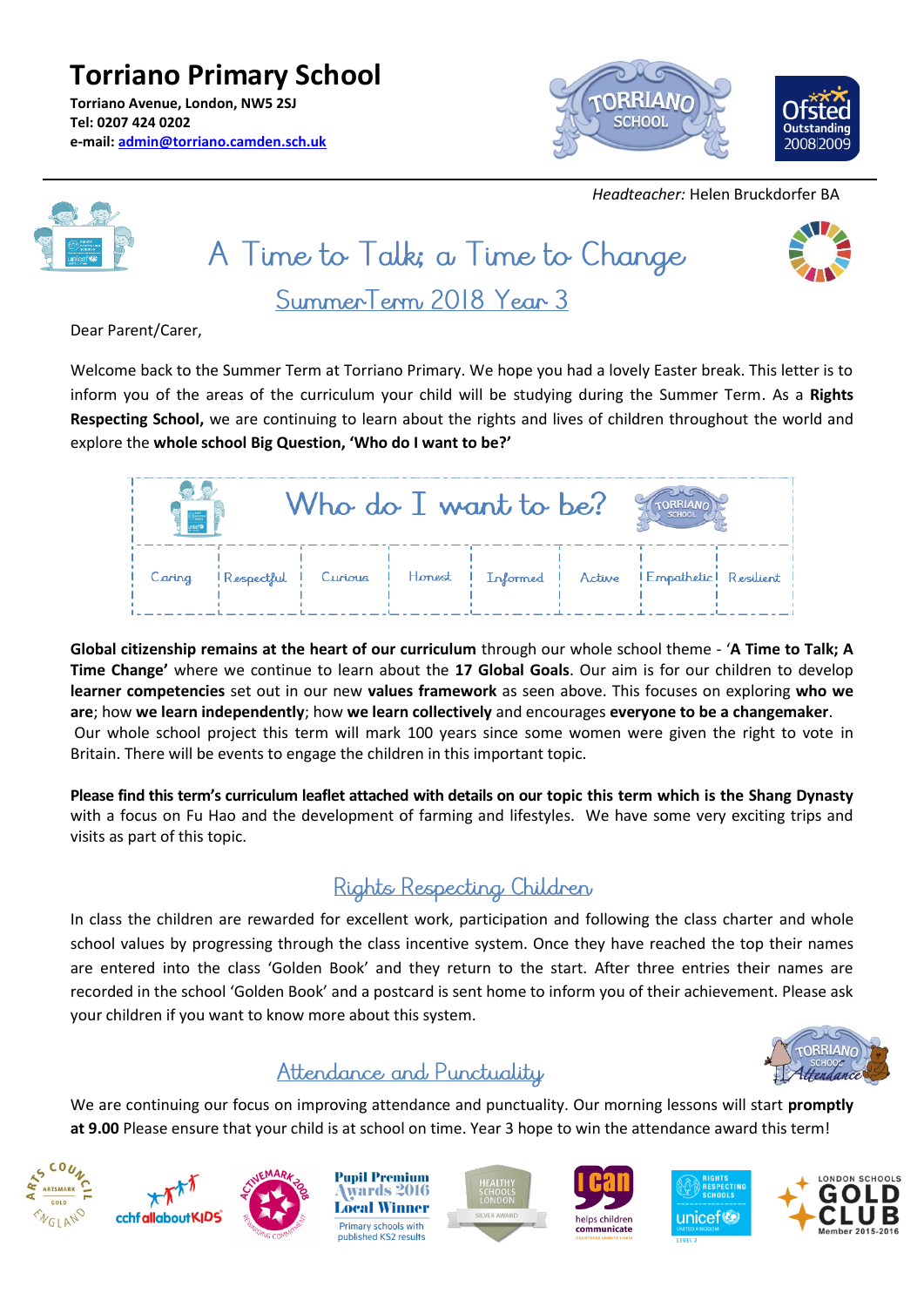

## Homework

| Homework                                     | A piece of homework will be sent home each week linked to your child's       |  |  |  |
|----------------------------------------------|------------------------------------------------------------------------------|--|--|--|
|                                              | learning in class. On occasion, the children may get a science or a cross-   |  |  |  |
|                                              | curricular project to complete over the holidays. Homework is sent home      |  |  |  |
|                                              | on Wednesday and must be brought back to class on Monday morning.            |  |  |  |
| Lucy Literal's Spelling                      | Every week your child will take part in the Torriano Spelling Bee. Spellings |  |  |  |
|                                              | will come home on a Wednesday and be tested on a Monday.                     |  |  |  |
|                                              | The spelling sound, rule or pattern will be taught in class on a<br>$\circ$  |  |  |  |
|                                              | Wednesday. Your child will then be given a list of words that                |  |  |  |
|                                              | follow that sound, rule or pattern to learn.                                 |  |  |  |
|                                              | On a Monday your child will be tested on any words that follow<br>$\circ$    |  |  |  |
|                                              | that sound, rule or pattern. The aim is for the children to apply            |  |  |  |
|                                              | their understanding of the spelling conventions, helping them to             |  |  |  |
|                                              | become successful spellers.                                                  |  |  |  |
| <b>DESCRIPTIONS</b>                          | There will be suggested activities for your child to do to<br>$\circ$        |  |  |  |
|                                              | demonstrate that they have been learning their spellings. The                |  |  |  |
|                                              | teacher will check their spelling journals each week to check they           |  |  |  |
|                                              | have completed an activity.                                                  |  |  |  |
| PACT reading                                 | Parental support is hugely important for developing reading skills,          |  |  |  |
|                                              | confidence and understanding. Even if children are independent readers,      |  |  |  |
|                                              | we still encourage parents to read with them or listen to them and           |  |  |  |
|                                              | discuss the books they are reading.                                          |  |  |  |
|                                              | Year 3 children should be reading at home for around 15 minutes a day.       |  |  |  |
|                                              | To help the teachers understand what and how much children are               |  |  |  |
|                                              | reading, we request that they complete their reading record at least four    |  |  |  |
|                                              | times a week, with a simple comment such as 'I enjoyed this book             |  |  |  |
|                                              | because' 'It was funny when' There are suggested sentence starters in        |  |  |  |
|                                              | the front of the reading records to help the children write these            |  |  |  |
|                                              | comments, or alternatively the parent can write the comment for them.        |  |  |  |
|                                              | Reading records and books must be brought in to class every day so that      |  |  |  |
|                                              | children can change their books.                                             |  |  |  |
| M <sub>2</sub> O.T Certificate<br>Fluency in | Knowing number facts is an important tool to enable your child to feel       |  |  |  |
| 569973799092017x0<br>maths                   | confident in maths. Revising number facts, including times tables, is an     |  |  |  |
| Add'em<br>er's signature                     | easy way to support your child's progress in mathematics and we              |  |  |  |
| k                                            | encourage children to revise them regularly.                                 |  |  |  |
| $\hat{\mathfrak{h}}$                         | Through their weekly homework, children will be given strategies and         |  |  |  |
|                                              | activities to support them.                                                  |  |  |  |







**Pupil Premium<br>Awards 2016<br>Local Winner** Primary schools with<br>published KS2 results